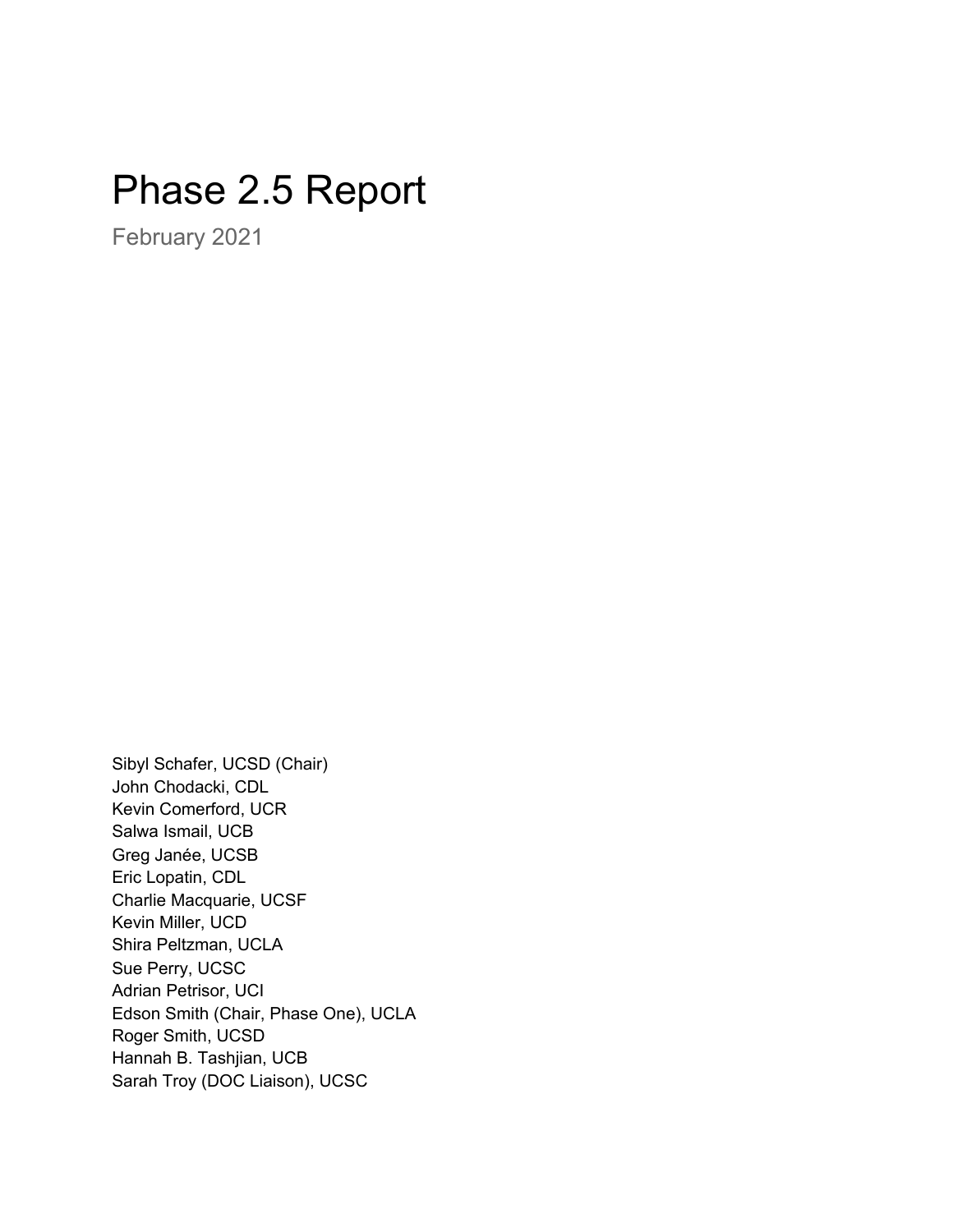In the Fall of 2018, the Direction and Oversight Committee (DOC) formed the [Digital](https://libraries.universityofcalifornia.edu/groups/files/doc/docs/DPS_Phase_One_Report_20190410.pdf) [Preservation](https://libraries.universityofcalifornia.edu/groups/files/doc/docs/DPS_Phase_One_Report_20190410.pdf) Strategy (DPS) Working Group with the charge of (1) developing a practical, shared vision of digital preservation for library content, and (2) outlining a roadmap to guide the UC Libraries in advancing that shared vision. Following on that first phase, the DPS WG focused Phase Two [activities](https://libraries.universityofcalifornia.edu/groups/files/doc/docs/DPS_Phase_Two_Report_20200810.pdf) on identifying the steps needed to build a community of practice around digital preservation with the primary goal of preparing a path for collective action in the stewardship of the content types held across the UC Library system.

After presenting the recommendations from the Phase 2 report, the DPS WG was subsequently charged to quickly address the items listed below as Phase 2.5. The main scope of this effort is to outline specifics regarding the creation of a standing Digital Preservation Leadership group, investigate the implications of UC-wide data security policies (IS-3), and to operationalize the main recommendations of Phase 2.

### Summary of Phase 2.5 Outputs

The charge for Phase 2.5 was outlined in three parts, each of which is discussed below.

### 1. Leadership Group

*Lay the groundwork for how the Leadership Group would work including determining membership, timelines, scope of work, and deliverables.*

The DPS WG has drafted a *Digital Preservation Leadership Group Charge* (Appendix A) and an initial *Work Plan* (Appendix B) outlining the activities the group will undertake in its initial two years. Additionally, a suggested initial membership list, based on the criteria listed in the Charge, has been included (Appendix C).

### 2. Investigate IS-3

*Investigate how the University of California [Information](https://security.ucop.edu/policies/it-policies.html) Security policies can be incorporated in the Leadership group's charge and future work, including initiating discussions with Robert Smith (UCOP Systemwide IT Policy Director) on intersections between security policies and digital preservation practice.*

The DPS WG was provided with a modified version of the IS-3 presentation that was presented to the [Systemwide](https://libraries.universityofcalifornia.edu/slasiac) Library and Scholarly Information Advisory Committee (SLASIAC). IS-3 policies were discussed in terms of their data availability levels, privacy and integrity levels, and various roles for the Units (Library). As the Digital Preservation Leadership Group (DPLG) begins its work, their charge and scope should include: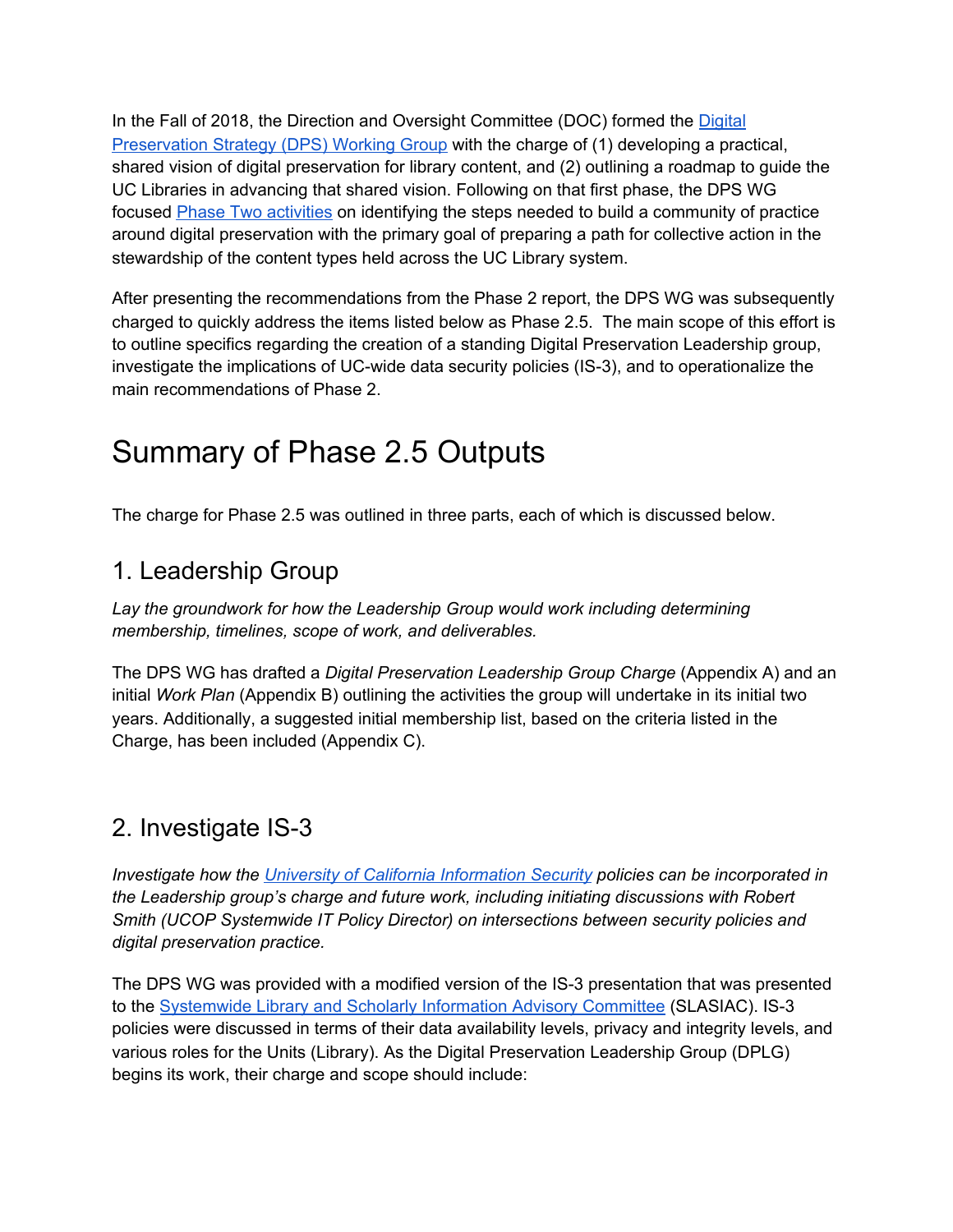- Considerations on data, information, and resources being digitally preserved by libraries under the digital preservation umbrella, and how they are protected according to their classifications levels under availability, privacy and integrity.
- Roles as defined by IS-3 should also be defined and mapped into the policies and guidelines the DPLG develops, coordinates, and recommends.

These policies will need to be incorporated in how the resources being digitally preserved are being handled in their entire digital preservation lifecycle - from receipt through ingest and curation/management. Because the IS-3 standard does not apply to *individually-owned data*, which is defined as an individual's own personal information that is not considered institutional information, these policies should only be incorporated into institutional information that is being digitally preserved.

### 3. Identify Matrix Components

*Identify necessary components for a matrix or rubric to classify digital information/content held by the UC Libraries, in order to assess how it maps onto UC Information Security requirements. This matrix would ultimately be completed by the future standing UCLAS Digital Preservation group, and may, if appropriate, be approved by campus CISOs or other appropriate campus representatives.*

A subgroup of the DPS WG initiated this work as evidenced by Appendix D *Data Classification Matrix Elements*. The outline for completion of work is detailed in Appendix B *DPLG Work Plan*.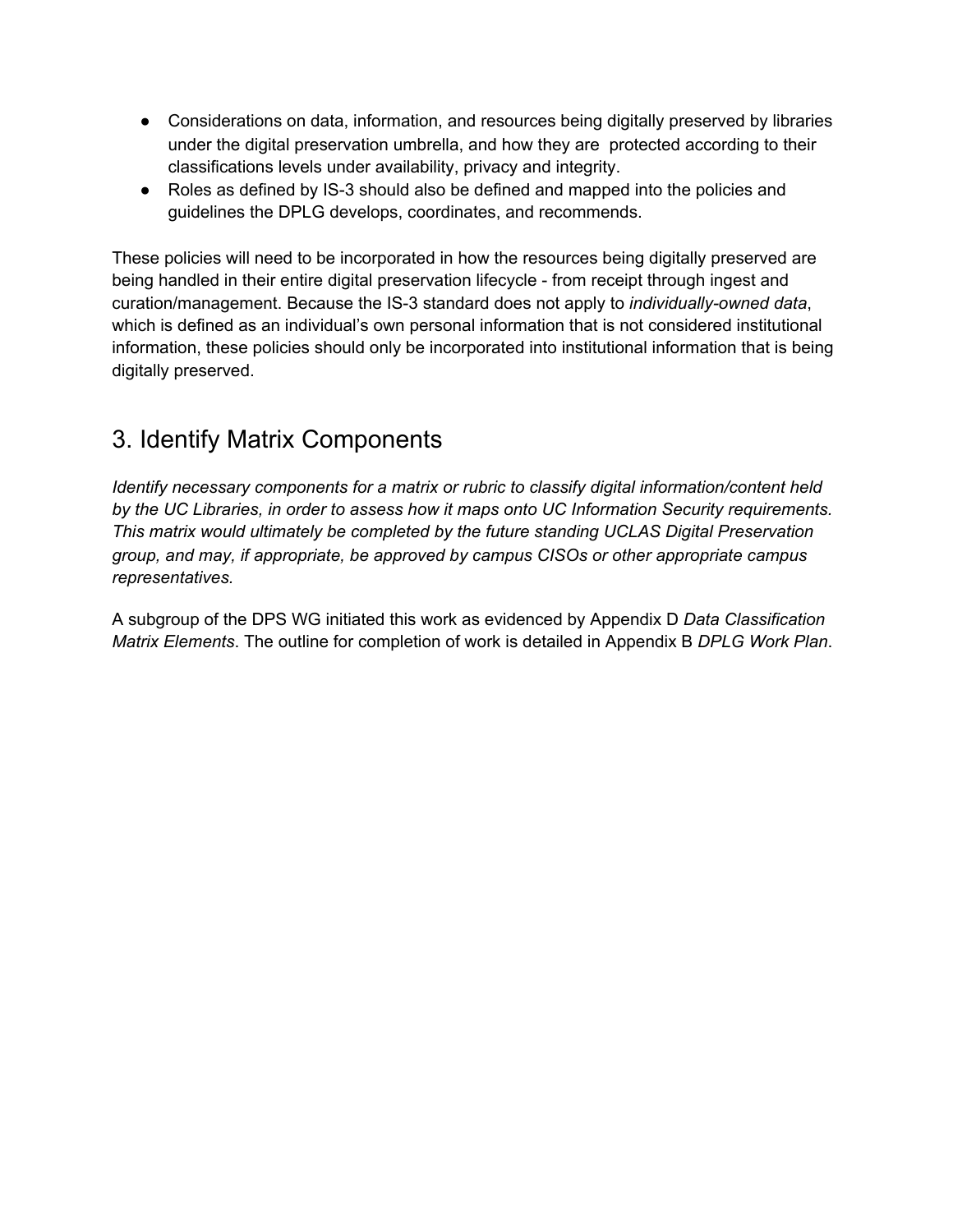## Appendix A

#### **University of California Libraries Advisory Structure**

#### **Digital Preservation Leadership Group (DPLG) Charge**

February 2021

The UC Libraries Digital Preservation Leadership Group (DPLG) is charged by the Direction and Oversight Committee (DOC) to lead the University of California in the area of UC-wide digital preservation. The DPLG reports to the UC Libraries Direction & Oversight Committee (DOC) and is a component of the University of California Libraries Advisory Structure (UCLAS). As a way to advance the goals articulated in the Annual Plan and [Priorities](https://libraries.universityofcalifornia.edu/groups/files/coul/docs/FY20-21_AnnualPlansAndPriorities_Final.pdf) of the UC Libraries, this group will spearhead future collaborative efforts, provide strategy and expertise, and act as the guiding body for information dissemination and sharing across the UC.

#### *Summary & Background:*

According to the American Library Association, digital preservation "combines policies, strategies and actions to ensure access to reformatted and born digital content regardless of the challenges of media failure and technological change" with the goal being the "accurate rendering of authenticated content over time."<sup>1</sup> Digital preservation requires a series of managed activities encompassing multiple areas of skill and expertise including technical, curatorial, administrative, and descriptive.

Developing a systemwide digital preservation strategy across the University of California depends on a robust and well-managed digital preservation program at each individual campus. The DPLG was formed based on the recommendation of the UC Digital Preservation Strategy Working Group, a temporary committee initiated in 2018 and charged with building a community of practice around digital preservation in the UC system with the primary goal of preparing a path for collective action in the stewardship of the content types held in common by the ten campuses and the California Digital Library (CDL).

#### *Responsibilities:*

This standing group of preservation practitioners coordinates and helps to drive UC-wide digital preservation policies, strategies and actions. In this capacity, the DPLG:

<sup>1</sup> "Definitions Of Digital Preservation." Association for Library Collections and Technical Services. Accessed June 5, 2020. http://www.ala.org/alcts/resources/preserv/defdigpres0408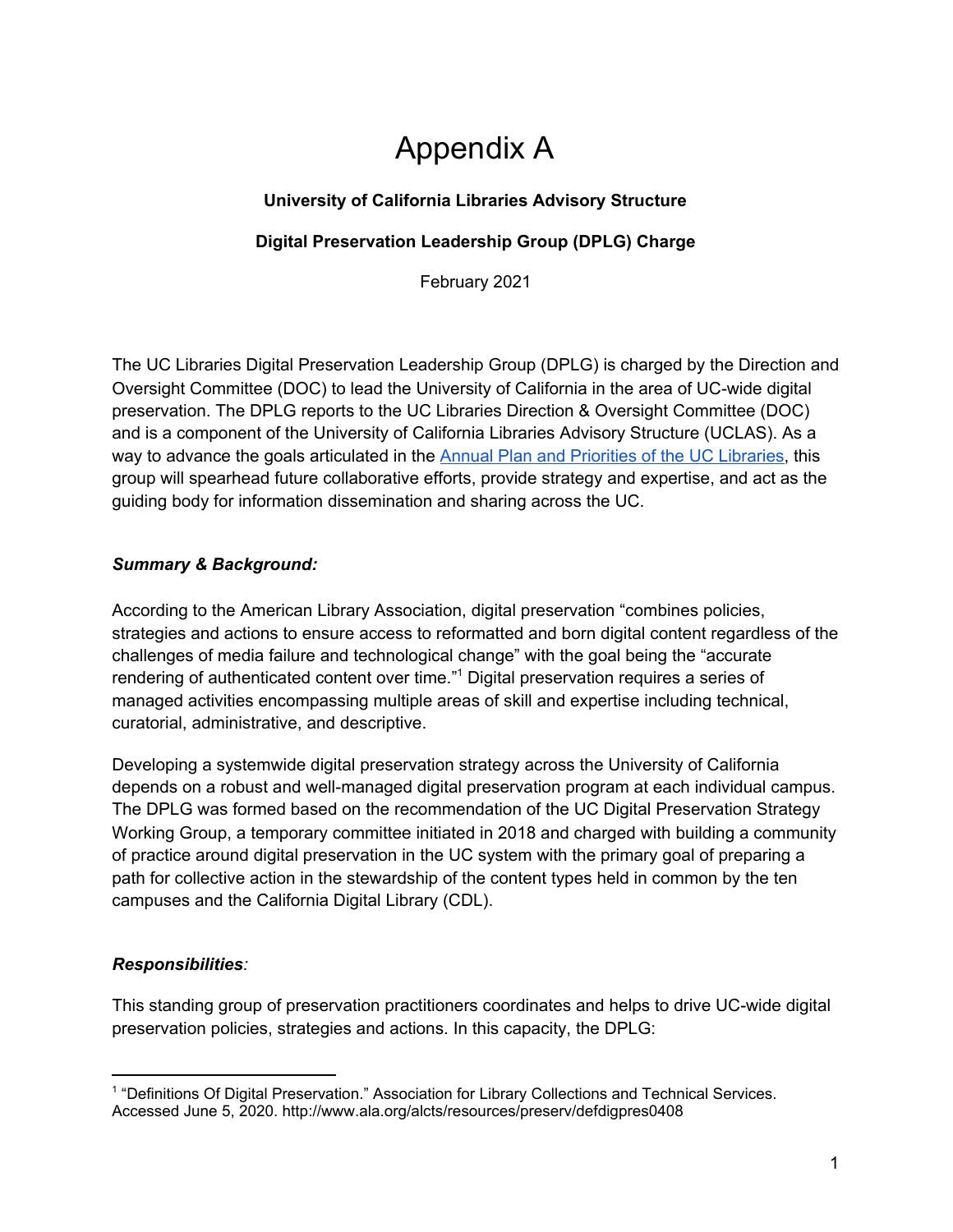- 1. Serves as the primary systemwide coordination and communication group for constructing digital preservation strategies, harmonizing policies, sharing collaborative project opportunities, and leading campus activities regarding digital preservation and curation issues.
- 2. Develops and manages a systemwide digital preservation training program for UC Libraries administrators, librarians and staff.
- 3. Provides guidance and develops strategy to assist campuses in determining the appropriate level of stewardship for a given set of digital material.
- 4. Acts as a knowledge center by consulting across the UC system on digital preservation cost models, analysis of current digital preservation policies, assessment frameworks, and gap analysis.
- 5. Understands the scope of protected data stewarded by the UC libraries and strategizes the best path forward for preserving sensitive digital information, including how to best address campus and systemwide policies that pertain to data integrity and data security (IS-3, data policies, etc.).
- 6. Liaises with regional, national and international groups, such as the National Digital Stewardship Alliance (NDSA), to strategically explore collaborative project opportunities and advance the profile of the UC Library system as a location for innovative, creative, sustainable, and responsible approaches to digital preservation.
- 7. Identifies, defines, and proposes future deliverables that would lead to collaborative digital preservation efforts throughout the UC system.

#### *Deliverables:*

The DPLG and appointed subgroups will take the following actions to accomplish the initiatives described in the responsibilities section of the charge.

- 1. Develop and maintain a systemwide digital preservation training program for existing preservation staff and administrators, team leads, or unit/department heads with digital preservation either fully or partly within their portfolios.
- 2. Create an assessment matrix or rubric to assist campuses in determining the appropriate level of stewardship for a given set of reformatted or born digital content. This work should involve representation from across the campuses and respect the individuality of each library's collecting policies and practices.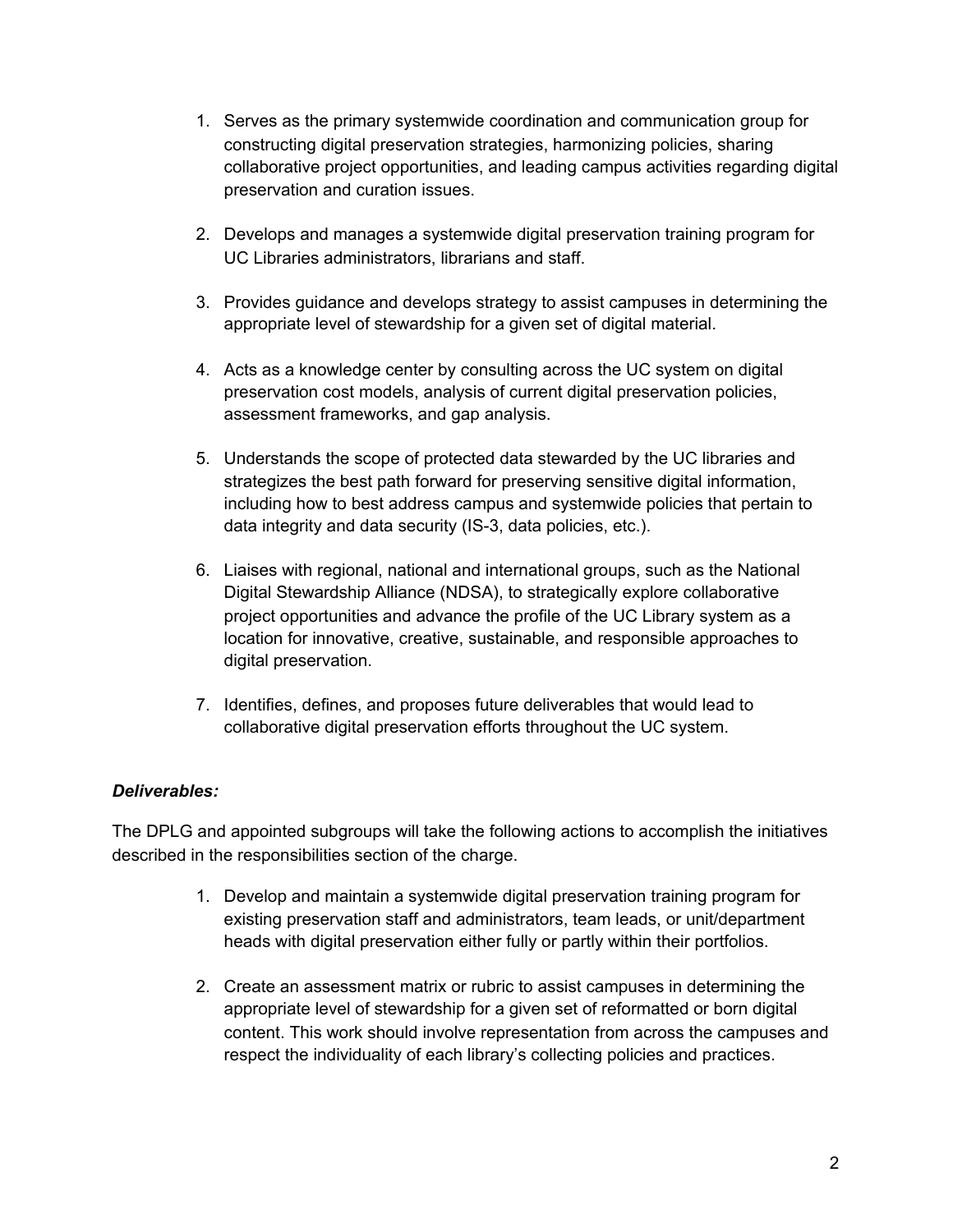- 3. Analyze available economic models that quantify and assess both costs and benefits, and establish which models can be applied to the UC system.
- 4. Identify and define specific use cases to inform strategy for the digital preservation of sensitive information to standardize the UC Library community's compliance with applicable policies, best practices, and laws.
- 5. Establish a framework for administering and facilitating cross-campus engagement with external collaborators and consortial partnerships, especially with regards to grant opportunities.

#### *Membership Composition:*

Members are recommended by DOC with approval by the local University Librarian (or delegate) or the CDL Associate Vice Provost and Executive Director.

Members serve for three year terms, with the possibility of renewal. Representatives will be expected to attend regular group meetings which are expected to occur no more than once biweekly. The estimated weekly time commitment for DPLG members is between 1-2 hours per week on average. Subgroups will be formed for specific deliverables and will require additional time commitment.

- 1. Each campus appoints one representative, as available. DPLG is designed to include participants from various roles within their respective libraries. Committee members should have the expertise and experience in digital preservation to contribute to the UC-wide perspective. Members should be appointed because they have the delegated authority to work with their library administration to commit resources to digital preservation activities and/or because they primarily participate in day-to-day digital preservation activities.
- 2. In addition to campus participation, a designated CDL representative(s) whose portfolio includes management and oversight for UC-wide digital preservation and curation services should also be included.
- 3. The DPLG charges ad hoc subgroups to fulfill the DPLG's goals and assignments. Subgroup members may be nominated by campus representatives and do not necessarily need to be members of the DPLG. Subgroups follow the DOC project proposal and management template.
- 4. The Chair and Vice Chair are selected by the membership. The Chair/Vice Chair is a two-year commitment. The person elected Vice Chair serves two consecutive one year terms, first as Vice Chair and then as Chair.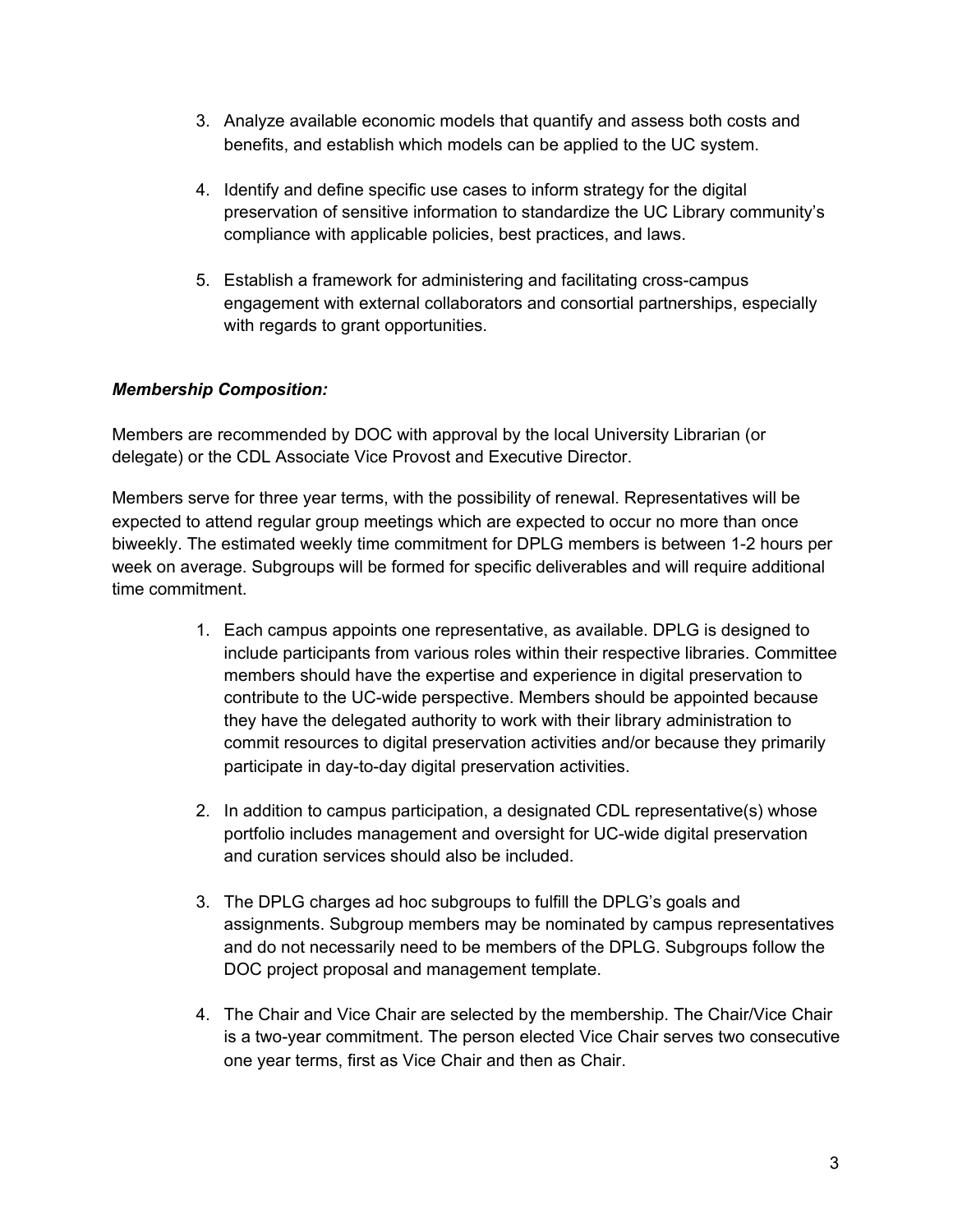5. The Chair and Vice Chair will appoint a Project Manager from among DPLG membership that assists with logistics and deliverables, delegating as required. This includes scheduling meetings and building agendas; establishing project timelines; assisting with discussion facilitation and decision-making; managing minutes and group documents; and ensuring group information is kept up-to-date. The Project Manager is a one-year commitment.

#### *Reporting Structure:*

- 1. Provides regular activity updates to DOC via the DOC liaison, as well as an annual report of activities and accomplishments in June of each year.
- 2. Reviews periodically its value within the UC Libraries Advisory Structure by using DOC-developed evaluation criteria.
- 3. Requests financial and resource allocation from DOC as needed.
- 4. Liaises with other UC Libraries Advisory Structure groups, including CKGs, as appropriate.
- 5. Communicates major decisions and activities regularly to the UC Libraries communities via the local DPLG representative. Provides appropriate website content open to all UC campus library staff which features DPLG activities.

#### *Out of Scope:*

- 1. Any collection development and management activities covered by the Shared Content Leadership Group.
- 2. Decisions regarding content that affect fewer than four UC campuses.

#### *Related Documents:*

[DPLG](https://docs.google.com/document/d/1hEh5vsVLm6yMZRzNEQkB54u1PIo9JabkoEZlHzmuxz0/edit#heading=h.l7b80taf3oi5) Work Plan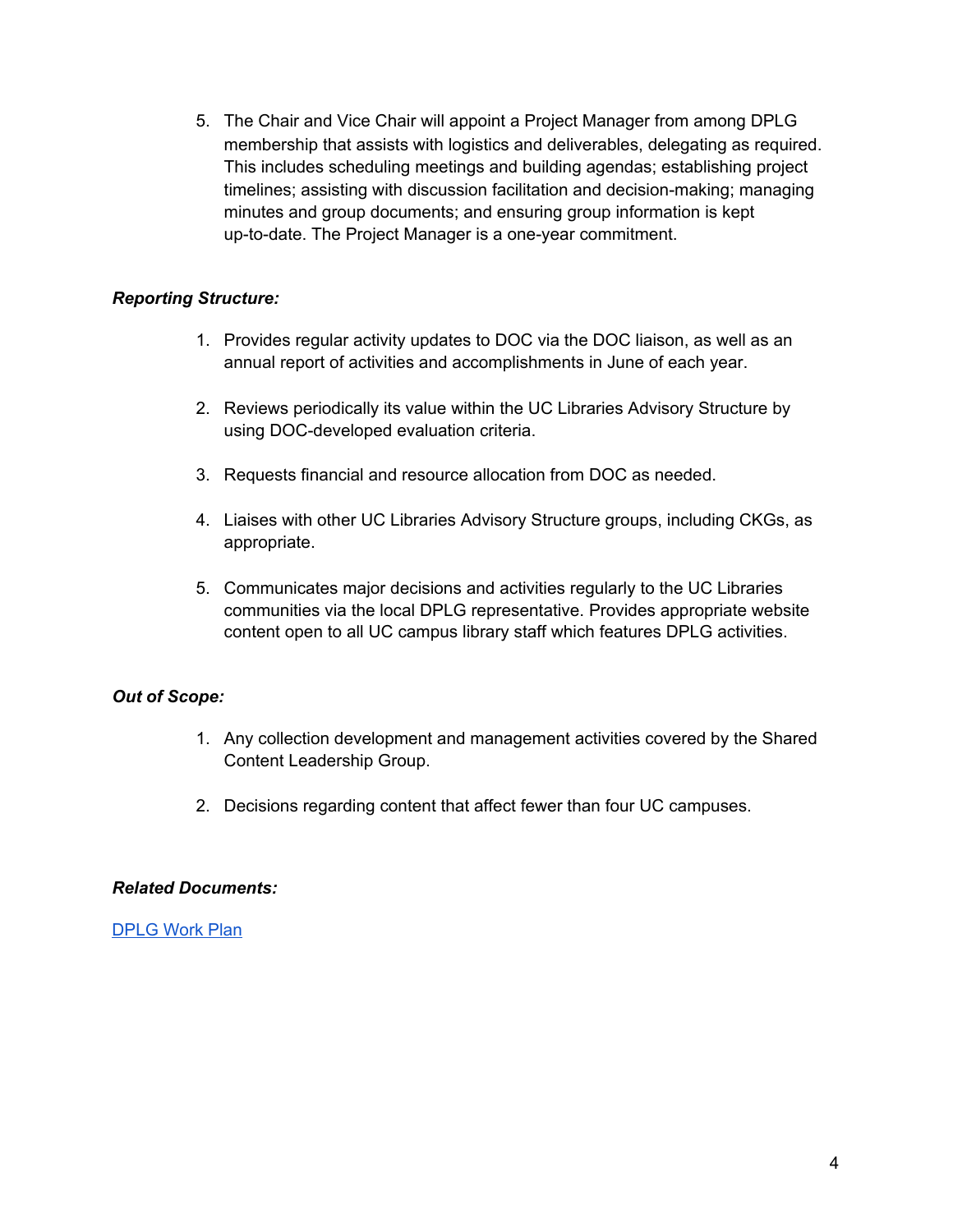# Appendix B

# DPLG Work Plan

Below are the main recommendations from the Digital [Preservation](https://drive.google.com/file/d/14foQ4DcC1nahFFANtvOgHea3ZHJL_MQ8/view?usp=sharing) Phase 2 Report. Each item below includes a reference to the recommendation number that was presented in that report.

### Work Plan for Years 1 & 2 (2021-2022)

#### **1. ADMINISTRATIVE.**

- **●** *By March 2021* the DPLG membership will select a Chair and Vice Chair; the Chair and Vice Chair will appoint a Project Manager, who will schedule regular recurring bi-weekly meetings and establish a system for communication. DPLG leadership will appoint and charge Training [Program,](#page-8-0) [Assessment](#page-8-1) Matrix, and [Collaborations](#page-9-0) subgroups responsible for leading that work. Details for these projects are below. Additional activities may include:
	- Reviewing the Charge and agree on a shared interpretation of the DPLG's purpose, goals, and priorities
	- $\circ$  Establishing a community agreement that outlines expectations around group participation and engagement
	- Setting up a listserv and wiki for DPLG communication
	- Determining protocol and expectations for regular website updates
- *By July 2021* the DPLG will submit their first annual report to DOC, CoUL and the UC community about the activities of the DLPG, and publish key information about the DPLG, including membership, charge, and priorities. Additional activities may include:
	- $\circ$  Conducting outreach to publicize key information about the DPLG, including a description of activities currently planned and underway
	- Planning and conducting a webinar communicating the outcomes of Phases 2 and 2.5 to the UC community.
- *By January 2022* the DPLG will request financial and resource allocation from CoUL, if necessary, for Training Program and/or Assessment Matrix deliverables.
- *● By July 2022* the DPLG will submit their second annual report to DOC, CoUL and the UC community about the activities of the DPLG, publish key updates on the website, and review its value within the UC Libraries Advisory Structure. Additional activities may include:
	- *○* Reassessing, prioritizing, and outlining work plans for future and [ongoing](#page-10-0) work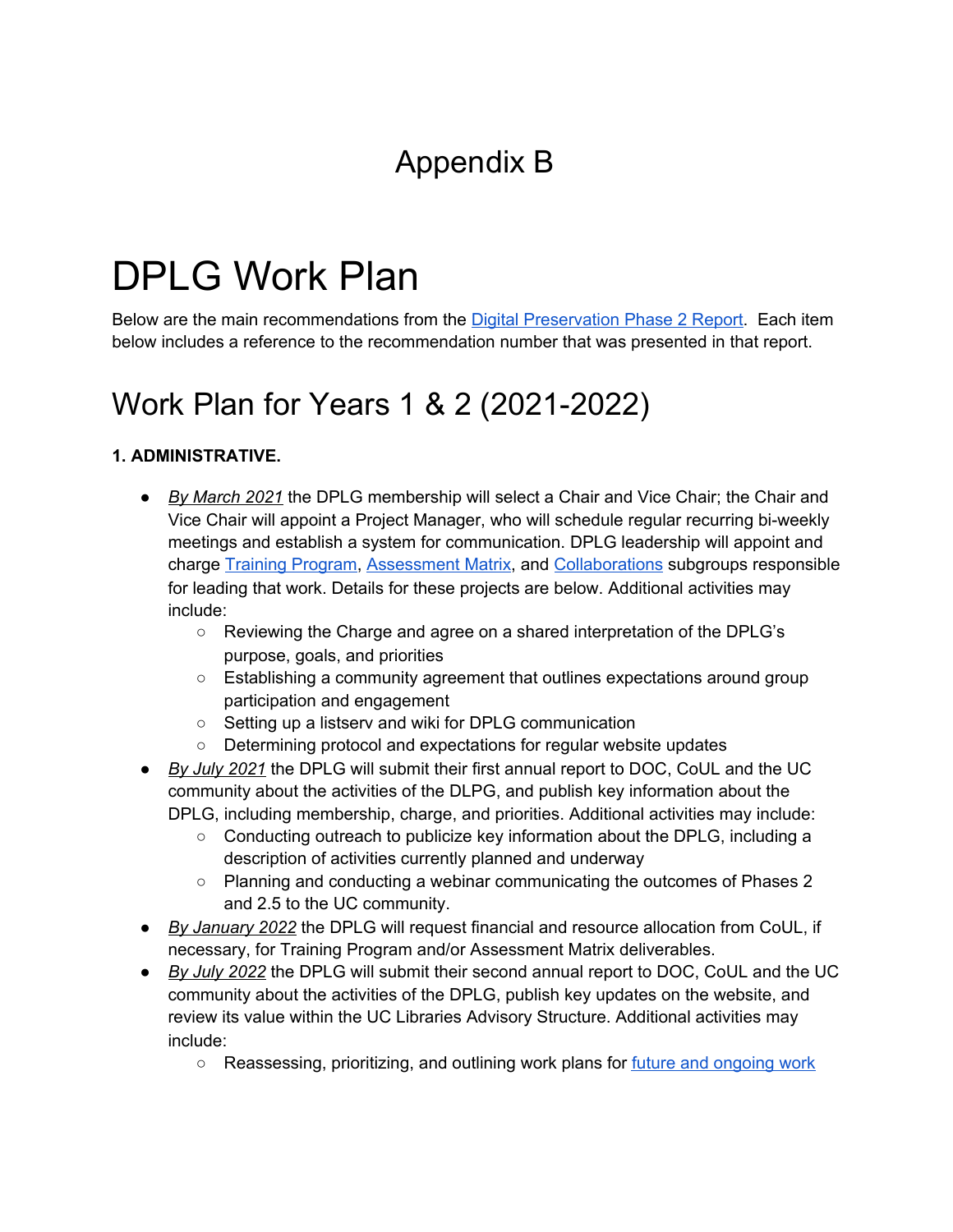<span id="page-8-0"></span>**2. TRAINING PROGRAM.** Develop, enhance, and sustain a systemwide digital preservation training program. The intended audience would be existing preservation staff as well as any administrators, team leads, or unit/department heads with digital preservation either fully or partly within their portfolios. (DP WG Phase 2 Report Recommendation 2A)

- **●** *By July 2021* the Training Program subgroup (5 people maximum) will be charged and will begin to identify and refine the overall training goals and learning outcomes. The subgroup will create and submit a proposal using DOC's project [proposal](https://libraries.universityofcalifornia.edu/groups/files/ckg/docs/UCLAS_Project_Proposal_Template.docx) template. Additional activities may include:
	- **○** Holding a project kick-off meeting and developing a work plan
	- Undertaking a literature review & scan of existing educational modules, resources, and training materials
	- Conducting a UC-wide survey of existing preservation staff but also any administrators, team leads, or unit/department heads with digital preservation either fully or partly within their portfolios to assess their goals and needs for training
	- Preparing a report outlining the project for DOC and contributing to the DPLG's annual report
- *By January 2022* the Training Program subgroup will identify target dates for training; apply for funding to secure consultants and/or hire a graphic designer; begin to develop training materials. Additional activities may include:
	- Identifying and applying for external grants to develop educational materials
	- Identifying and retaining appropriate consultant and/or graphic designer
	- Sending out Training Program announcements and Save the Dates to attendees
	- Consulting with CKGs and campus staff to determine specific training needs
- *● By July 2022* the Training Program subgroup will deliver the initial training module(s) and begin the process of assessment. Additional activities may include:
	- Conducting a follow-up assessment survey
	- Completing the design of subsequent training programs, adjusting form and content as necessary depending on results of the assessment
	- Preparing a report on the project for DOC and contributing to the DPLG's annual report
- *● By January 2023* the Training Program subgroup will complete the training module(s) and submit a wrap-up report that identifies and makes recommendations for future training needs and initiatives. Additional activities may include:
	- Completing outstanding grant deliverables, if applicable
	- Presenting on the training program goals and outcomes
	- Ensuring training materials and associated documentation are publicly accessible

<span id="page-8-1"></span>**3. ASSESSMENT MATRIX**. Draft and refine an assessment matrix or rubric to assist campuses in determining the appropriate level of stewardship for a given set of digital materials. This work should involve representation from across the campuses and respect the individuality of each library's collecting policies and practices. (DP WG Phase 2 Report Recommendation 2B)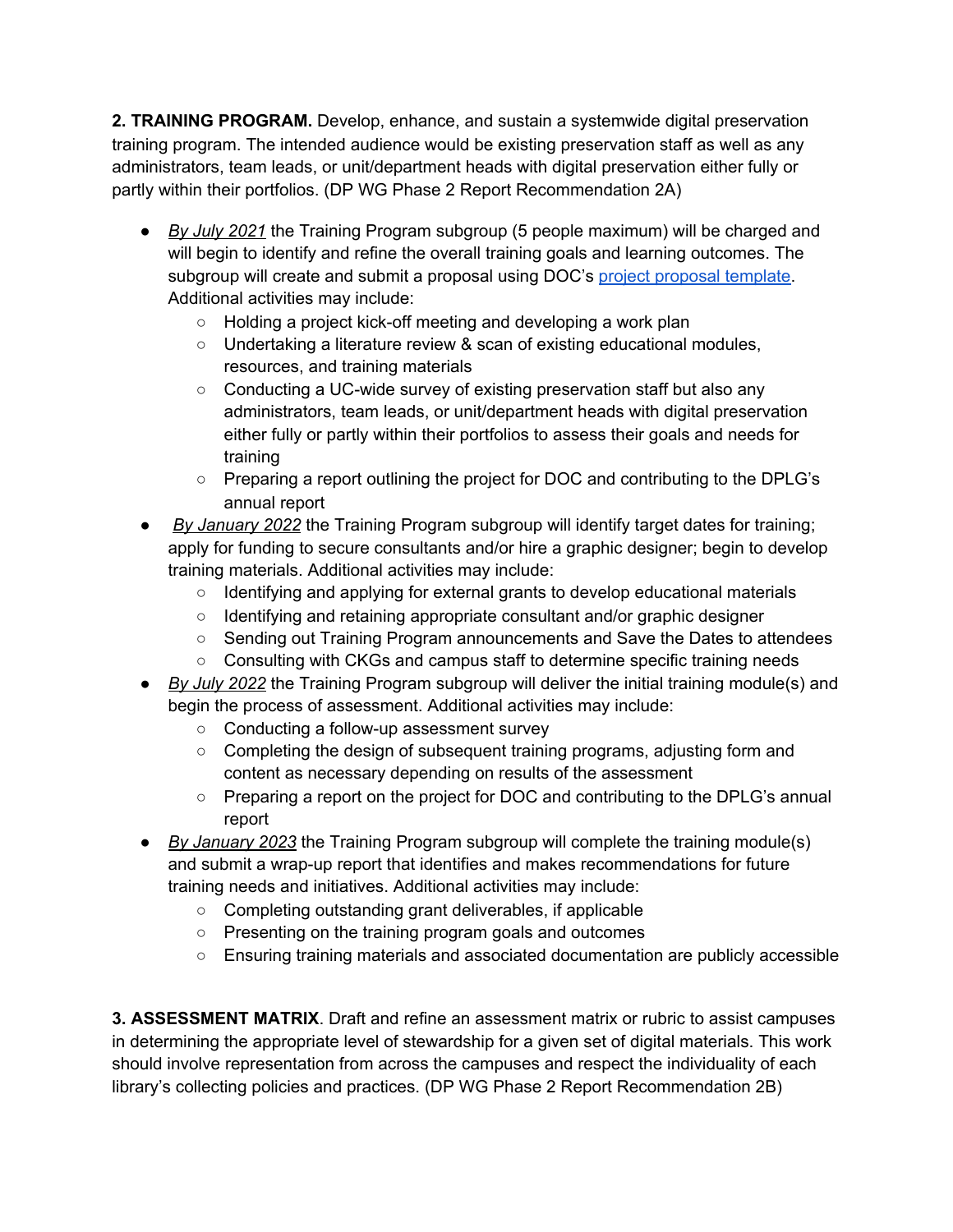- **●** *By July 2021* the Assessment Matrix subgroup (5 people maximum) will be charged and the subgroup will begin laying the groundwork for a first draft. The subgroup will create and submit a proposal using DOC's project proposal template. Additional activities may include:
	- Holding a project kick-off meeting and developing a work plan
	- Reviewing Phase 2 stakeholder interviews to ascertain existing collecting policies and practices and identifying their significant characteristics
	- Constructing a list of predefined categories of digital materials currently and potentially collected by UC Libraries
	- Conducting a literature review of pertinent assessment tools currently in use to assist with digital preservation decision-making and resource allotment
	- Preparing a report outlining the project for DOC and contributing to the DPLG's annual report
- *By January 2022* the Assessment Matrix subgroup will produce a draft matrix and circulate for review. Additional activities may include:
	- Researching levels of stewardship, define a set of preservation activities, and map them into tiers based on the resources required to perform
	- Drafting accompanying documentation, in the form of a rubric, to support application of the matrix
	- Reviewing matrix (and rubric) iteratively with full DPLG membership.
	- $\circ$  Assisting campus staff with testing the effectiveness of the draft matrix on a limited number of collections, and iterating it as needed.
- *● By July 2022* the Assessment Matrix subgroup will produce a final draft of the matrix and rubric. After the completion of the final draft, the subgroup may:
	- Distribute the matrix and rubric and ensuring that all relevant materials and associated documentation are publicly accessible
	- Provide training on matrix/rubric use for all existing digital preservation staff but also any administrators, team leads, or unit/department heads with digital preservation either fully or partly within their portfolios
	- Ensure training materials and associated documentation are publicly accessible
	- Prepare a report on the project outcomes for DOC and contributing to the DPLG's annual report

<span id="page-9-0"></span>**4. COLLABORATIONS.** Establish a framework for administering and facilitating cross-campus engagement with external collaborators and consortial partnerships, especially with regards to grant opportunities. (DP WG Phase 2 Report Recommendation 2E)

- *● By March 2021* the DPLG will establish a small subgroup (3 people maximum) to document existing practices for cross-campus grants and UC-wide partnerships or memberships. The subgroup will create and submit a proposal using DOC's project management template.
- *● By July 2021* the subgroup will put forth recommendations for the DPLG to adopt regarding how to identify grant and partnership opportunities, collaborate across the campuses, determine the appropriate administration of resources, and manage ongoing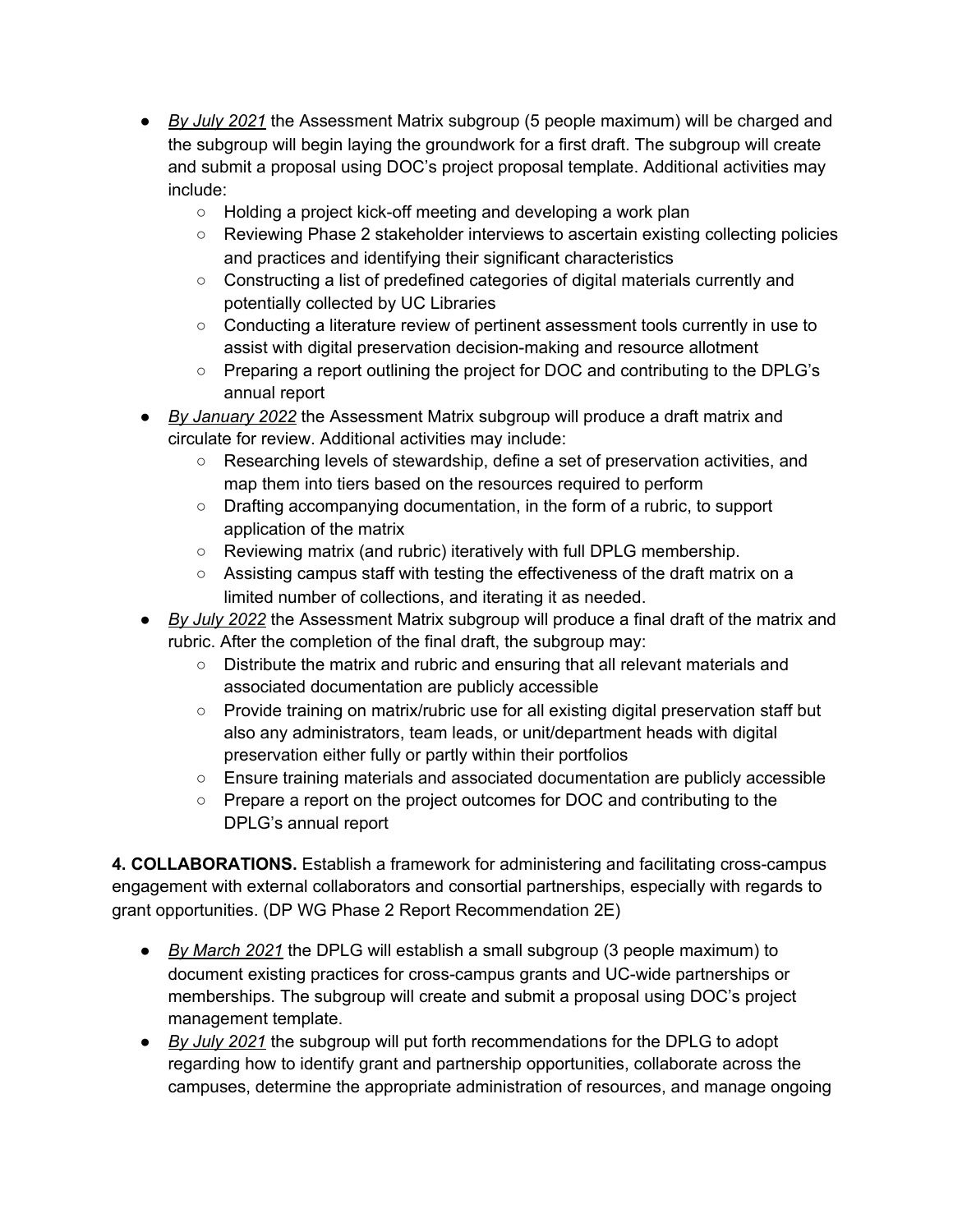reporting requirements. Recommendations should also include mechanisms for reviewing the process at appropriate intervals.

*● By September 2021* the framework for administering and facilitating cross-campus engagement should be approved by the full DPLG and DOC.

## <span id="page-10-0"></span>Future and Ongoing Work

In addition to special projects and/or grant opportunities, the following recommended activities will need to be accomplished alongside or after the items above:

- **ECONOMIC MODELS**. Analyze available economic models that quantify and assess both costs and benefits, and establish which models can be applied to the UC system. (DP WG Phase 2 Report Recommendation 2C)
- **CAMPUS-BASED STRATEGIES**. The DPLG will support and work with designated individuals/groups at each campus to analyze their current policies related to digital preservation, compare them against established frameworks, and determine where gaps exist. (DP WG Phase 2 Report Recommendation 3A&B)
- **PROTECTED DATA**. Investigate the best path forward for addressing HIPAA compliance, as well as the preservation of other kinds of sensitive digital information, including FERPA-protected and other confidential material. (DP WG Phase 2 Report Recommendation 2D)
- **REPORTING**. Report to DOC, CoUL and the UC community annually about the group's activities. Update website and provide periodic status briefs, as requested.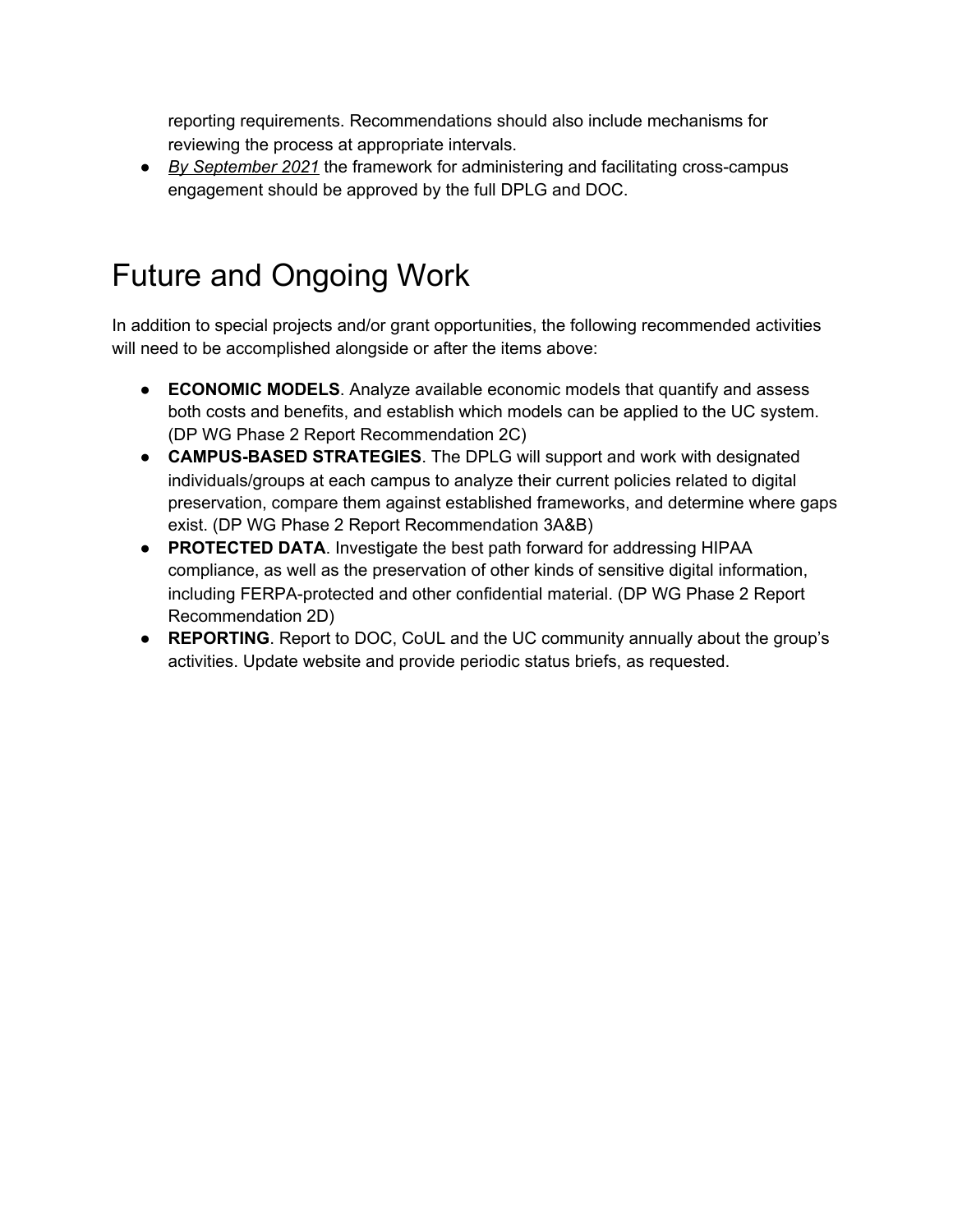# Appendix C

### Suggested Digital Preservation Leadership Group Members

**CDL:** Eric Lopatin (Product Manager, Digital Preservation)

**UC Berkeley:** Hannah Tashjian (Head of Preservation)

**UC Davis:** Eric Nebeker (Digital Assets Specialist)

**UC Irvine:** Elvia Arroyo-Ramirez (Assistant University Archivist)

**UCLA:** TBD

**UC Merced:** TBD

**UC Riverside:** Kevin Comerford (Associate University Librarian for the Digital Library)

**UC San Diego:** Sibyl Schaefer (Chronopolis Program Manager/Digital Preservation Analyst)

**UC San Francisco:** Charlie Macquarie (Digital Archivist)

**UC Santa Barbara:** Greg Janée (Director, Research Data Services)

**UC Santa Cruz:** Susan Chelsey Perry (Head of Digital Initiatives)